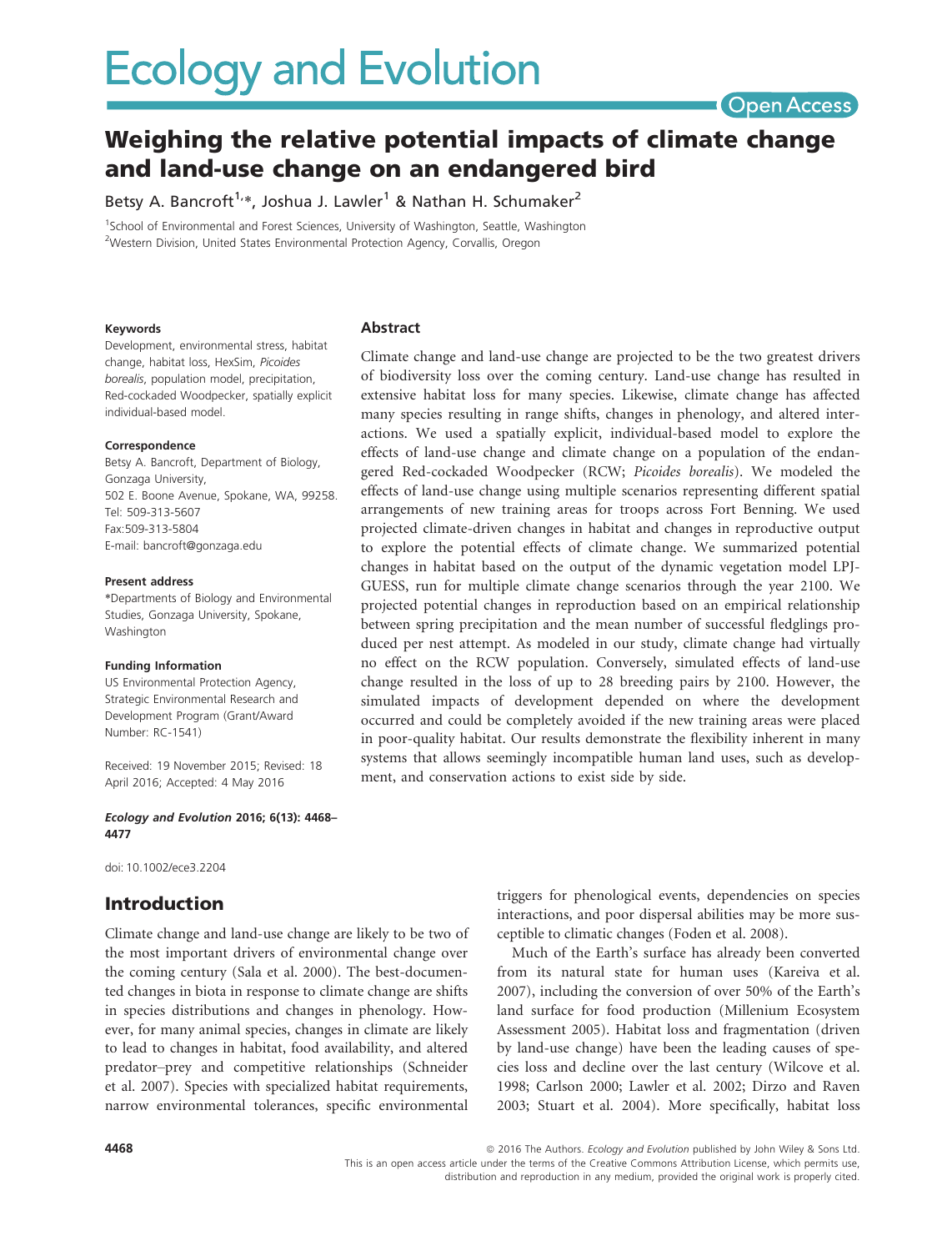B. A. Bancroft et al. **Changes in Climate and Land-Use Changes in Climate and Land-Use** 

affects many aspects of biodiversity, including species richness (Findlay and Houlahan 1997), population abundance and distribution (Schmiegelow and Mönkkönen 2002), genetic diversity (Lindsay et al. 2008), and population growth (Harper et al. 2008). However, changes in land use can result in habitat destruction or habitat creation, and the effects of land-use change can vary by species and by the nature of the change. Thus, habitat loss can reduce the likelihood of population persistence for species with specialized habitat or diet requirements.

Together, climate change and land-use change have the potential to significantly alter ecosystems, communities, and populations. Moreover, these two global changes can interact, resulting in greater alterations and positive feedback (Riordan and Rundel 2014). At large spatial scales, climate change and land-use change have negative effects on species including birds (Barbet-Massin et al. 2012; Kampichler et al. 2012). Despite these large-scale trends, climate change and land-use change may influence populations and species differently, such that some populations may be primarily threatened by climate change, while others are more susceptible to land-use change. For managers, understanding which threat is preeminent for a given population, in addition to understanding the potential interaction among stressors, is vital to creating successful conservation plans. Here, we explore how both climate change and land-use change may influence an endemic, endangered US species.

The Red-cockaded Woodpecker (RCW, Picoides borealis) was listed as an endangered species in 1970, largely due to widespread habitat loss (US Fish and Wildlife Service 2003). RCWs are dependent on mature, open, pine woodlands maintained by frequent fire. These pine ecosystems have suffered widespread declines due to logging for timber and agriculture, coupled with fire suppression (US Fish and Wildlife Service 2003). The majority of remaining RCW populations are found on federal lands, and consequently, the Red-cockaded Woodpecker Recovery Plan identifies national forests and military installations as critical for recovery (US Fish and Wildlife Service 2003). Although US military installations provide sanctuary for many threatened and endangered species, training of military troops frequently requires intensive alteration of the landscape, often in ways that are not compatible with habitat and foraging needs of the various species living on the installation. Furthermore, these installations will be as susceptible to the impacts of climate change as other parts of the landscape. Climatedriven changes in the pine forests of the southeastern USA have the potential to eliminate what remains of suitable RCW habitat (Hansen et al. 2001). Furthermore, changes in precipitation could alter insect availability or foraging behavior. Thus, this RCW population is likely threatened by both climate change and land-use change despite their protected status as a listed species.

Here, we use a spatially explicit, individual-based population model to explore the relative effects of climate change and land-use change on the RCW population on Fort Benning, located near Columbus, Georgia, USA. Fort Benning has fewer than 300 RCW clusters – RCWs breed in small cooperative groups that use a cluster of cavity trees – and is designated as a primary core recovery population (US Fish and Wildlife Service 2003). The installation's recovery goal is 351 potential breeding pairs across the approximately 74,000-ha installation. The installation is dominated by loblolly pine (Pinus taeda), but historically was likely dominated by longleaf pine (P. palustris). Forestry practices have varied since the founding of the installation (reviewed in Doresky et al. 2003); however, current forest management includes prescribed burns on an approximate 3-year cycle and planting longleaf pine seedlings. We compare the impacts of multiple spatial arrangements of land-use change, climate-driven changes in vegetation, and the potential for climate-driven changes in reproduction on population dynamics over a 100-year period.

# Methods

# Habitat model

We used random forests (Breiman 2001), an ensemble classification technique, to build predictive models of habitat probability using data on forest composition and structure at Fort Benning, GA (Table 1). We divided known presence and absence data into training and test data sets by randomly withholding one-third of presences and one-third of absences (90 points each) to serve as test data. The remaining data were used to train the models. We used the R statistical package RandomForest to build model predictors. For each model, we built 500 trees using two randomly selected variables of the three total predictor variables as candidates for each split in the tree. This habitat map correctly identified active clusters in the test data 81% of the time and correctly identified absences in the test data 88% of the time. Although including more parameters may have increased the overall accuracy of the habitat map, all parameters in the model could be projected under future conditions. This baseline habitat map was the foundation for all further habitat maps generated under the scenarios described below. This map and all other spatial layers were developed on a grid of 50-m  $\times$  50-m cells.

# Simulating land-use change

At military installations such as Fort Benning, land-use change occurs primarily through the development of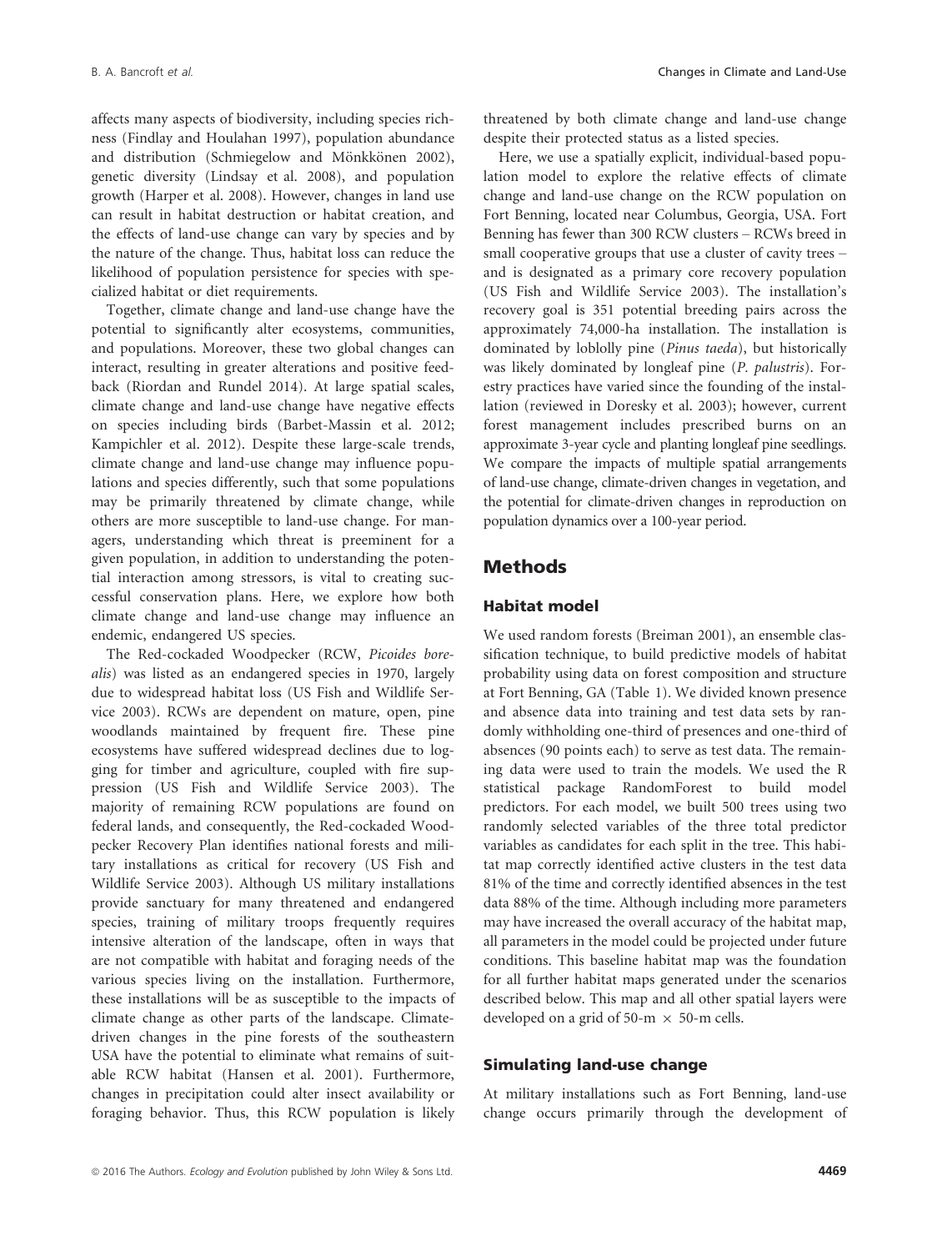training areas. To simulate land-use change, a map of proposed training areas was used as a baseline of future development (Fig. 1A). These areas do not necessarily represent actual development on the installation, but are useful to estimate the land area that might change due to additional training needs. The training areas range in size from 0.02 ha to 1107.98 ha (median: 9.00). The training areas shown in Figure 1A were added to the baseline landscape by reducing the habitat quality within each area according to the estimated impact of each development on RCW habitat (M. Barron, pers. comm.). For example, areas designated as buffer zones around firing ranges had

Table 1. Environmental variables used in constructing Red-cockaded Woodpecker habitat probability models. Data were derived from forest inventory data collected in 2003 at Fort Benning, Georgia, USA.

| Variable                                                                                                       | Type        | Range of values     |
|----------------------------------------------------------------------------------------------------------------|-------------|---------------------|
| Average $age1$ of trees within<br>stand is greater than or equal<br>to 30, or less than 30 years old           | Categorical | >30<br>$<$ 30       |
| Average age <sup>1</sup> of trees within<br>stand is greater than or equal<br>to 60, or less than 60 years old | Categorical | >60<br>< 60         |
| The functional type of the<br>dominant species in the stand                                                    | Categorical | Conifer<br>Hardwood |

<sup>1</sup>Age parameters were adjusted to reflect current age of stands.

less impact (habitat quality reduced by 50%) on habitat than did the large area that was to be clear-cut and used for tank training (habitat quality reduced by 90%). Each pixel within each development was multiplied by the value shown in Figure 1A, such that a development with a rating of 0.1 would reduce the existing habitat to 10% of the original habitat probability. This new habitat map with the developed areas in place, hereafter "baseline development map" (Fig. 1B), reflects a current plan for base development, and thus, land-use change to which the base is already largely committed. We developed three development scenarios that built off of this baseline development map. In these three development scenarios, three or four new areas were developed every 10 years during the 100-year simulations. The area of additional development in the scenarios is equal to the area shown in Figure 1A, and thus, by the end of the 100 years, the area of new development will be twice that shown in Figure 1A (total new development equal to 8.6% of the land area).

We generated three development scenarios (Conservation, Convenience, and Worst-case) with three replicate landscapes for each (Table 2). In the Conservation scenario, new developments were placed in poor-quality habitat (below 0.57, Table 2). In the Convenience scenario, developments were placed within 400 m of a road. In the Worst-case scenarios, developments were all placed within RCW habitat. For each scenario, developments (drawn at



Figure 1. (A) Map of training ranges added to the landscape at Fort Benning. This map formed the baseline range development scenario from which all other range development scenarios were generated. Values indicate the effect of each range on Red-cockaded Woodpeckers (RCW). The habitat ratings in the initial habitat probability map were multiplied by the values shown to downgrade habitat quality where new ranges were placed. Lower values indicate a larger negative effect of the range on RCW habitat. (B) Baseline development habitat map for RCW using proposed training ranges shown in A. Each range shown in A was placed on the landscape in the location shown in A and habitat within the range was reduced based on estimated impact of the range on Red-cockaded Woodpecker habitat quality. Values in the legend represent likelihood of RCW presence, where higher values indicate higher likelihood of RCW presence.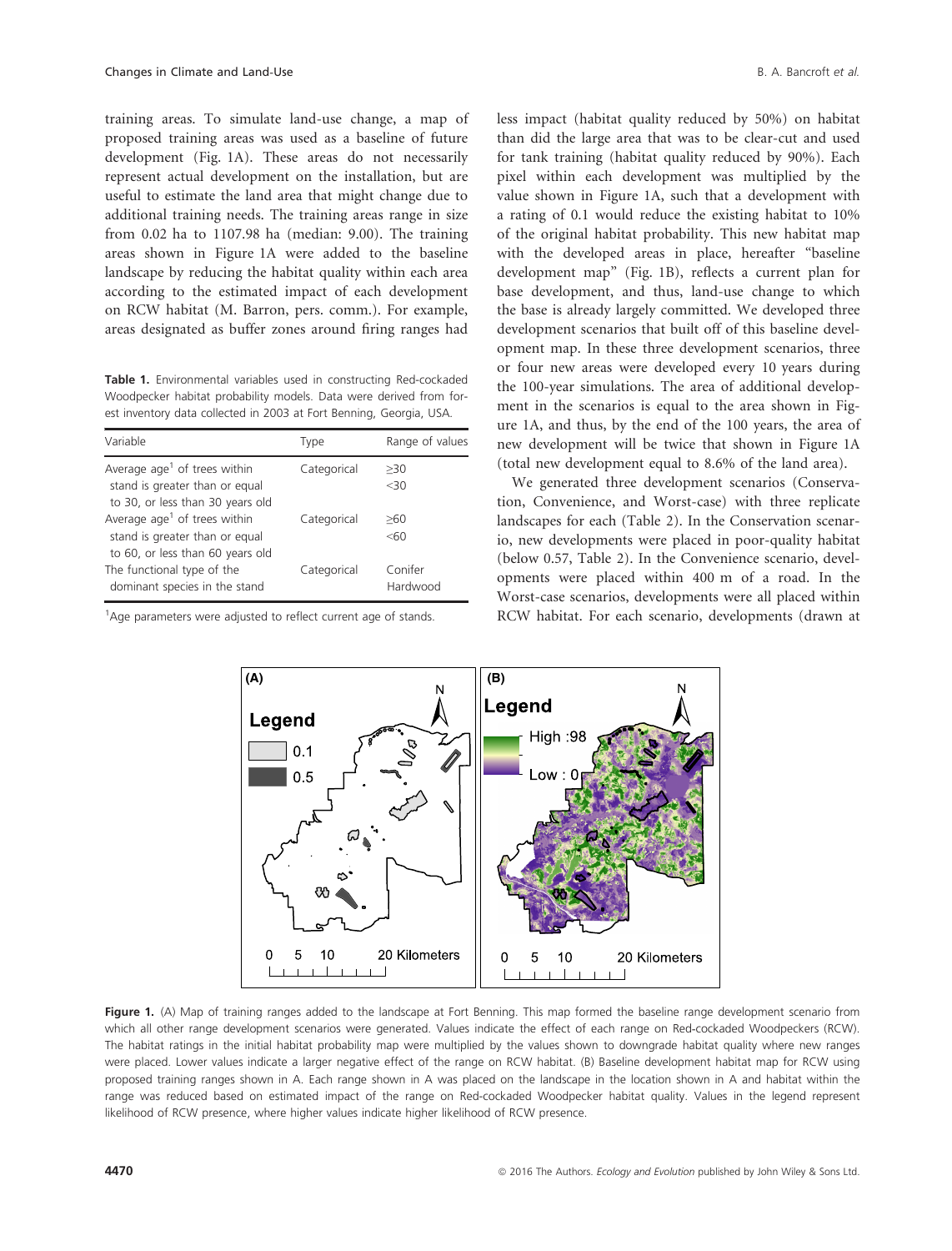Table 2. Description of land-use change scenarios used to generate alternate future landscapes for Fort Benning, GA.

| Scenario class | Goal                                                                          | Rules                                                                                                                                                                                                                                                                                             |
|----------------|-------------------------------------------------------------------------------|---------------------------------------------------------------------------------------------------------------------------------------------------------------------------------------------------------------------------------------------------------------------------------------------------|
| Conservation   | Minimize<br>land-use<br>change in<br><b>RCW</b><br>habitat                    | The habitat model was converted<br>into a binary model (habitat/not<br>habitat) using the MaxKappa<br>function in the PresenceAbsence<br>package in R (Freeman and<br>Moisen 2008). Habitat below the<br>threshold (0.57) was designated<br>as "non-RCW habitat" and available<br>for development |
| Convenience    | Land-use<br>change<br>hased on<br>location of<br>roads on the<br>installation | Using ArcMap 9.3 (ESRI 2009),<br>current roads on Fort Benning<br>were buffered with a 400-m buffer.<br>This buffer area was available for<br>development                                                                                                                                         |
| Worst-case     | Land-use<br>change<br>only in RCW<br>habitat                                  | Habitat above the probability<br>threshold calculated using<br>MaxKappa (as above in<br>Conservation scenarios) was<br>designated as "RCW habitat"<br>and available for development                                                                                                               |

random without replacement from the set of development areas depicted in Fig. 1A) were placed randomly within constraints listed above (which varied by scenario, Table 2) and habitat quality was reduced accordingly. Three replicate landscapes were generated for each of the three scenarios with a different random placement of the development areas. Maps were generated for each 10-year increment, reflecting that decade's new developments, plus any previous decade's developments so that by year 2090, all new areas were in place on the final map for each scenario. All mapping and scenario building was completed in ArcGIS 9.3.1 (ESRI 2009).

### Simulating climate change

The potential effects of climate change on the RCW population at Fort Benning were assessed in two ways. First, we assessed the effect of future climate change on vegetation using the outputs of an ecosystem model, LPJ-GUESS (ver. 030124; Smith et al. 2001). Vegetation projections were run for nine different future projected climates from three general circulation models (GCMs): CCSM3 (Collins et al. 2006), CGCM3.1(T47) (Scinocca et al. 2008), and UKMO-HadCM3 (Pope et al. 2000) run for three emissions scenarios (B1, A1B, and A2 (Nakicenovic et al. 2000) (Shafer et al. 2012)). LPJ-GUESS simulates vegetation in the form of plant functional types, such as broad-leaved evergreens or grasses. These plant functional types can be combined to represent major biomes and habitat types (e.g., forest, grassland). LPJ-GUESS also simulates changes in the fire regime and response of the vegetation to that change and to increased atmospheric  $CO<sub>2</sub>$  concentrations. Following an 800-year spin-up period, LPJ-GUESS was run for the years 1901– 2100.

Second, future climate projections were used to model the potential effects of precipitation on RCW reproduction. Previous work suggested that spring precipitation may influence reproductive output in this species, primarily through reduced foraging activity by adults in heavy rain (Neal et al. 1993). In the current population, a significant negative relationship between RCW reproductive success (mean fledglings produced per nest attempt) and April precipitation was detected  $(R^2 = 0.62, P < 0.01,$  $y = 1.819 - 0.0024 \times$  mean April precipitation). This relationship was used to project the effects of future climate on RCW reproduction. We extracted April precipitation from the nine future climate projections (Shafer et al. 2012) and mapped those projections for each year. The precipitation projections in these layers were then used to influence reproduction in the population model using the empirical relationship described above.

#### Population simulations in HexSim

We used the HexSim modeling platform (version 1.4; Schumaker 2015) to build a population model for simulating the impacts of land-use change and climate change on the RCW population at Fort Benning. HexSim is a spatially explicit individual-based modeling framework that simulates population dynamics over time given spatial data layers and population parameters. HexSim is a framework in which simulation models are constructed. HexSim itself contains no embedded parameters, equations, or specific processes that must be incorporated into its models. HexSim models are normally designed around available data, with poorly understood processes being left out, represented probabilistically, or explored via sensitivity analysis.

The population model followed the yearly cycle of events typical for RCWs (Fig. 2). HexSim was parameterized using data from the literature (Walters et al. 1988; Walters 1990; DeLotelle and Epting 1992; LaBranche and Walters 1994; Engstrom and Sanders 1997; Conner et al. 1999, 2004; Daniels and Walters 2000; Doresky et al. 2001; Leonard et al. 2003). Although HexSim makes constructing extremely complex models possible, we attempted to build the simplest defensible model that captures the essential aspects of RCW biology. As reproductive output for a population of RCW is limited by the number of females of reproductive age (Conner et al.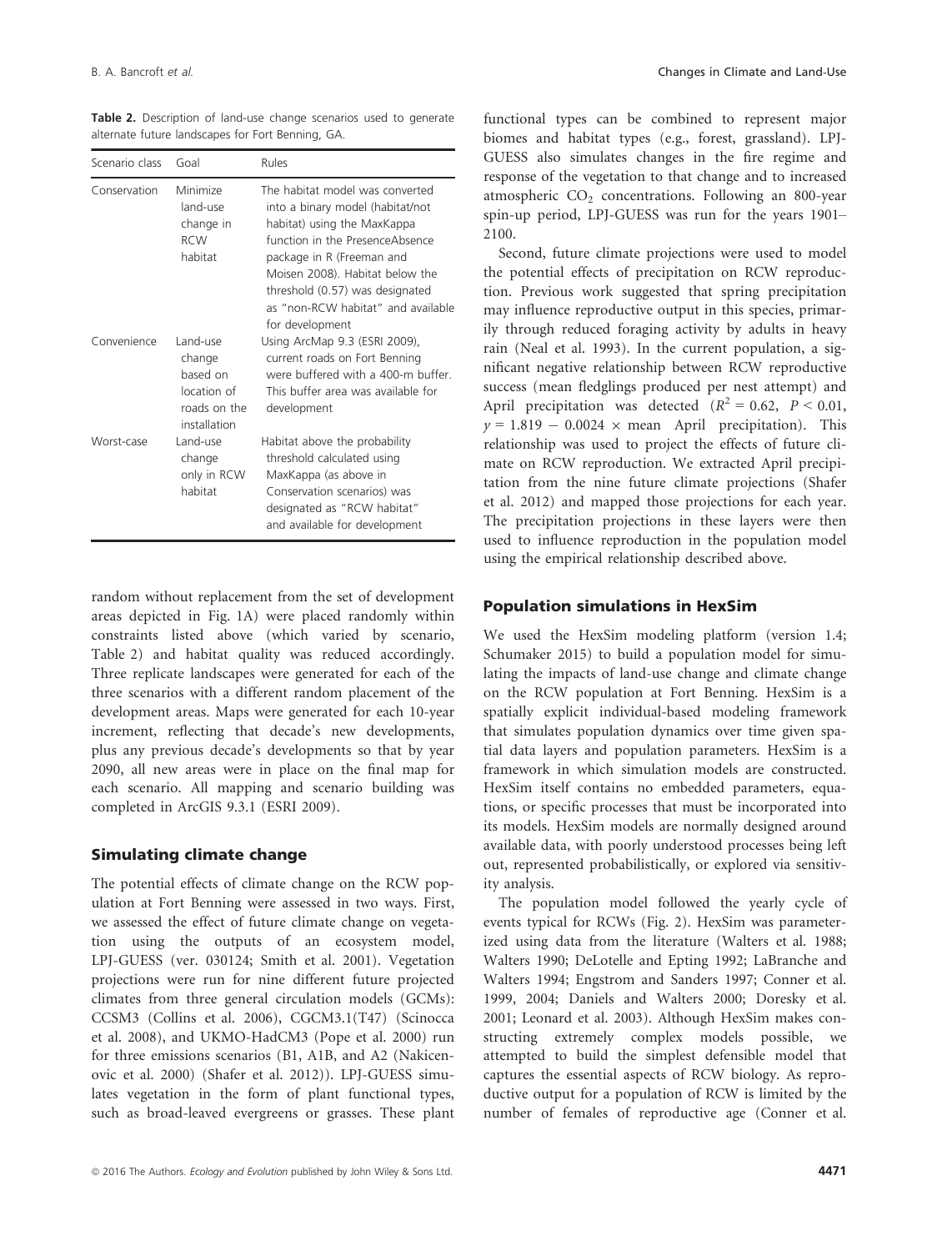

Figure 2. Red-cockaded Woodpecker annual cycle as implemented in HexSim. At the beginning of each year, 1 year was added to the age of each individual present in the landscape ("increment age"). All movement routines, survival, and reproductive rates were modeled using the values described in the text and Table 3. In these scenarios, "adults" are individuals surviving the first year.

2010), we modeled females only. Females are rarely helpers in cooperatively breeding RCW clusters; thus, the helper class was not modeled (Conner et al. 2010). Females without established clusters were modeled as a separate floater class. This floater class moved through the landscape and settled available territories vacated after the death of the previous female, or areas that were not part of another female's territory. Floaters did not reproduce.

We parameterized HexSim to start with 800 RCWs (ages 0–14 years) placed randomly in the landscape. This number was selected to be far above the potential carrying capacity of the population to ensure that the simulated woodpeckers had an opportunity to become established throughout the landscape. After a 50-year initialization period, the model stabilized at approximately 290 RCW breeding pairs on the landscape in the baseline scenario, which is similar to the current number of RCW pairs present at Fort Benning (~280 breeding pairs).

The maximum age for any RCW on the landscape was 14 years, which when coupled with the adult survival rate (74% for adults on a territory, 25% for adult floaters), allowed for birds older than 10 years in the landscape, but birds in these older age classes were relatively rare. Fledgling survival was set at 45% (Walters et al. 1988; Walters 1990).

We parameterized the model so that quality of a cluster was based on total habitat quality (sum of all hexagons in the cluster). Target quality for establishing a cluster was set such that the spatial occupancy of the modeled population reflected current spacing and density of RCWs at Fort Benning. Any hexagon with a habitat quality of at least 1% of maximum was eligible for inclusion in RCW home ranges. Thus, RCW home ranges could include areas of low-quality habitat, including fragmented areas, provided enough high-quality habitat was present to meet the minimum range value. In addition, home ranges in our model can vary in size widely based on quality of available habitat, allowing for higher density in areas of high-quality habitat. Any RCW that did not find a home range that met the minimum range quality became a floater without a home range. These floaters would move again in the next yearly cycle to try to establish a home range, following the movement routine (Table 3). As young female RCW do not typically stay in their natal territory (Conner et al. 2010), all juvenile birds (fledglings) became floaters in their first year and moved to establish a new home range.

Yearly spatial RCW population data do not exist for this population, so we were unable to compare modeled and actual population distribution as a method of model evaluation (i.e., hindcasting). We ran the model 20 times for each replicate development scenario (nine different series of landscapes) and climate change scenarios (nine different climate scenarios). The spatial data layers (described above) were incorporated into the simulations at 10-year (land-use) or 1-year (climate) intervals to explore the effects of two factors on the RCW population.

### Statistical analysis

Final population size (number of potential breeding pairs) was compared among the scenario classes ( $n =$  three per class, 20 replicate simulations per scenario) or climate scenario ( $n = 20$  per climate scenario) using analysis of variance (ANOVA), followed by a post hoc test for least significant differences using a Tukey's HSD test. Data were assessed for normality prior to analysis using normal Q–Q plots. All analyses were conducted in R version 2.13.0 (R Core Team 2011).

## Results

The effects of development of new training areas on the RCW population strongly depended on which development scenario was applied (Fig. 3,  $P < 0.001$ ,  $F_{2,8} = 82.8$ ). Under the Conservation scenario, the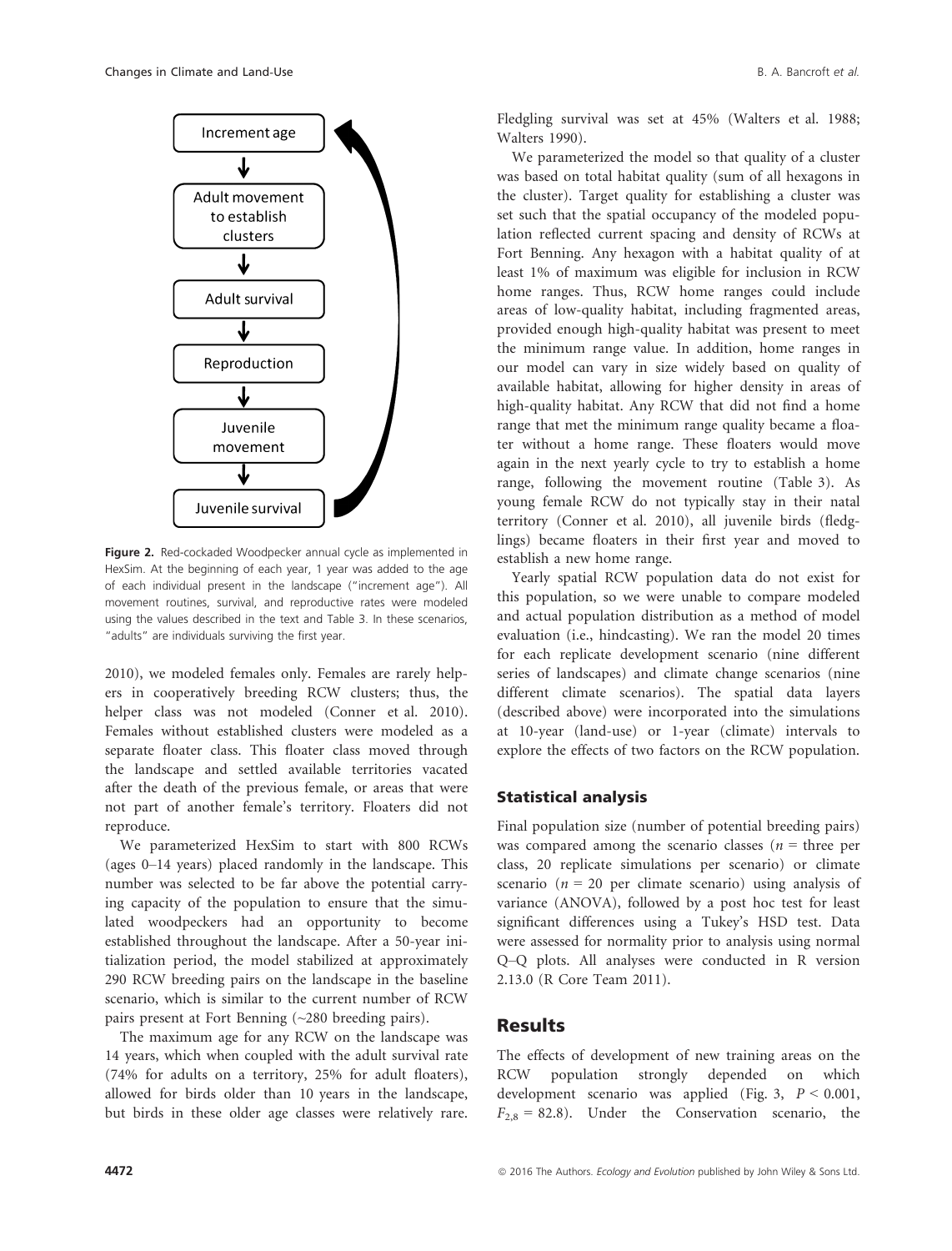| Category                | Parameter                                                                       | Value                                                                                                      |
|-------------------------|---------------------------------------------------------------------------------|------------------------------------------------------------------------------------------------------------|
| Reproduction            | Expected rate                                                                   | 1.61 offspring/cluster<br>$(range 0-6)$                                                                    |
| Territory<br>assessment | Range dynamics                                                                  | Improve deficient ranges                                                                                   |
| Floater<br>creation     | % Resource target                                                               | Float if cluster resources<br>are <90% of target                                                           |
| Adult                   | Strategy                                                                        | Exploration <sup>1</sup> then dispersal                                                                    |
| movement                | Maximum number<br>of explorations                                               | $\overline{2}$                                                                                             |
|                         | Maximum explored area                                                           | 500 hexagons, adaptive <sup>2</sup>                                                                        |
|                         | Mean path lengths<br>for dispersal<br>(log normal distribution,                 | $10 + 5 SD$                                                                                                |
|                         | in hexagons)                                                                    |                                                                                                            |
|                         | Path length bounds<br>Stopping criteria                                         | 1-1000 hexagons<br>Stop dispersal if mean<br>resource quality of<br>60 is experienced over<br>100 hexagons |
| Fledgling               | Strategy                                                                        | Exploration then dispersal                                                                                 |
| movement                | Maximum number<br>of explorations                                               | 3                                                                                                          |
|                         | Maximum explored area                                                           | 800 hexagons, adaptive                                                                                     |
|                         | Mean path lengths<br>for dispersal<br>(log normal distribution,<br>in hexagons) | $130 + 10$ SD                                                                                              |
|                         | Path length bounds<br>Stopping criteria                                         | 10-1000 hexagons<br>None                                                                                   |

Table 3. Parameters used to model adult and fledgling Red-cockaded Woodpeckers at Fort Benning in HexSim.

<sup>1</sup> Exploration simulates an intensive search for resources in a surrounding area.

<sup>2</sup>Adaptive strategy simulates limited knowledge of surroundings in RCW.

population was relatively stable over the 100-year simulation period (Fig. 3A). Conversely, the population declined slightly under the Convenience scenario (Fig. 3B) and declined strongly under the Worst-case scenario (Fig. 3C). By the year 2100, the RCW population was on average 26 breeding pairs (9%) smaller in the Worst-case scenario than in the Conservation scenario. The final population size was different among the three development scenarios  $(P < 0.05$  for all pairwise comparisons).

No changes in the dominant vegetation were projected for Fort Benning under any climate model or emissions scenario. The LPJ-GUESS model outputs suggested that the study area would remain suitable for needle-leaved evergreen trees, the primary habitat type of RCW. Thus, as we modeled it, climate change had no impact on RCW habitat at Fort Benning. Similarly, our simulations showed little impact of changes in April precipitation on the final number of potential RCW breeding pairs at Fort Benning. Population trends resulting from the simulations using the projected future climates were not different from those resulting from simulations run with a constant (current) climate  $(P > 0.05)$ .

# **Discussion**

Our findings suggest that habitat loss (modeled here through land-use change) may be a more important threat to some species than climate change. Similar patterns have been found for birds at a global scale (Jetz et al. 2007) and several other organisms. For example, a recent study found that high-elevation Andean plant species were highly susceptible to human land-use change, while climate change in the absence of land-use change had a smaller negative effect on these plants (Feeley and Silman 2010). Similarly, extinction risk for three Mexican cloud forest species was low despite projected climate change when the remaining cloud forest was protected from land-use change, largely because dispersal was sufficient to prevent extinction when the landscape was relatively intact (Ponce-Reyes et al. 2013). Thus, RCW, like many other species, may be more susceptible to land-use change than climate change.

Our finding of a strong effect of a reduction of habitat quality for RCW in high-quality areas is not particularly surprising, given this species' very specific habitat requirements. RCWs are dependent on mature pine savanna habitat, particularly longleaf pine systems (Walters 1990). Indeed, declines in this species have been attributed primarily to habitat loss (US Fish and Wildlife Service 2003). Some evidence suggests that RCW home ranges tend to be smaller when they include high-quality habitat (Engstrom and Sanders 1997; Convery and Walters 2003). Thus, areas with higher quality habitat could support more RCW clusters. These studies combined with the results of the current study suggest that providing more high-quality habitat will help increase the number of RCW on the landscape in areas that are not developed.

Even in the baseline development scenario, which included only planned developments that have either already occurred or are slated to occur in the near future, the installation did not meet its recovery goal of 351 breeding pairs, suggesting that without additional management, the installation will not meet the recovery goal. Most of this observed population growth on Fort Benning in the past several years was likely driven by successful cavity creation (Doresky et al. 2003). However, it remains to be seen whether artificial cavity creation can sustain population growth in the face of landscape changes that include new development for training. Indeed, the United States Fish and Wildlife Service issued a Biological Opinion stating that the planned land-use changes used as our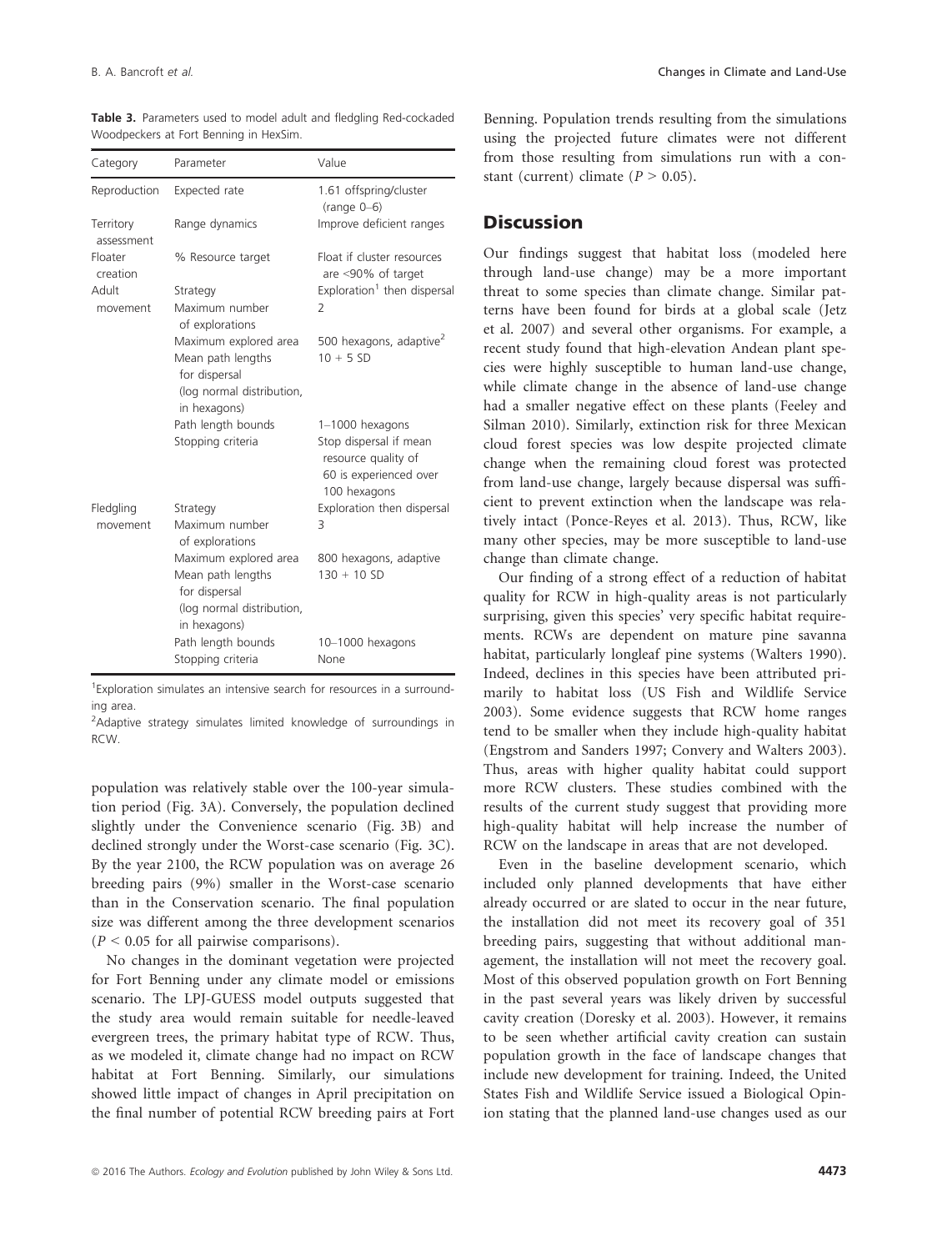

Figure 3. Red-cockaded Woodpecker (RCW) population projections under three scenarios and baseline conditions. Lines represent means of 20 replicate model runs plus 1 standard error. (A) Conservation land-use scenarios. RCW population projections are not different from baseline development (no further development) in all Conservation scenarios. (B) Convenience land-use scenarios. Population projections are slightly lower than baseline development simulations (no further development) in all Convenience scenarios. (C) Worst-case land-use scenarios. Population projections are much lower than baseline (no further development) in all Worst-case scenarios.

baseline development scenario would jeopardize RCW recovery (US Fish and Wildlife Service 2009).

Climate change had little effect on RCW habitat in our ecosystem models. Although other broad-scale studies have projected potential changes for the vegetation of much of the southwestern USA, the vegetation projections that we used showed little change in the general type of forest at Fort Benning over the coming century (Shafer et al. 2012). While these models give some idea of the basic vegetation types that will dominate an area, they do not provide projections of which plant species will dominate or whether the structure of the forest will change in more subtle ways. Although our models did not indicate a change in forest cover, if climate change results in an increase in the hardwood midstory, RCW may be negatively affected. Presence of hardwood midstory vegetation is associated with cluster abandonment in RCW and low habitat suitability (Conner et al. 2010). Thus, increases in hardwood midstory would either reduce the habitat suitability for RCW, or require expensive manual removal of hardwoods from RCW habitat.

Changes in precipitation due to climate change did not result in reduced numbers of potential RCW breeding pairs. This result was surprising given the projected

increase in spring precipitation (range:  $+1\%$  to  $+27\%$ ) for the Fort Benning study area (Shafer et al. 2012). However, precipitation as high as 300 mm for the month of April did not result in mortality of all fledglings within a cluster, suggesting that although high levels of precipitation may reduce the overall number of fledglings that successfully fledge, each cluster is still able to produce at least one fledgling. Because each cluster is still reproducing, it is possible that the population as a whole is still buffered from years of low reproduction due to the floater class of older but unreproductive females. The results suggest that RCW may be less vulnerable to climate change than other species because of the floater class, which also buffers RCW populations against demographic stochasticity (Walters et al. 2002). Furthermore, evidence suggests that RCW may respond to changes in climate by laying eggs earlier (Schiegg et al. 2002), suggesting that RCW may be phenotypically plastic in response to some aspects of climate change.

Although we did not observe any effects of climate change on RCW as simulated here, it is important to note that our study only addressed two potential ways in which climate change could affect the population. The empirical relationship between April precipitation and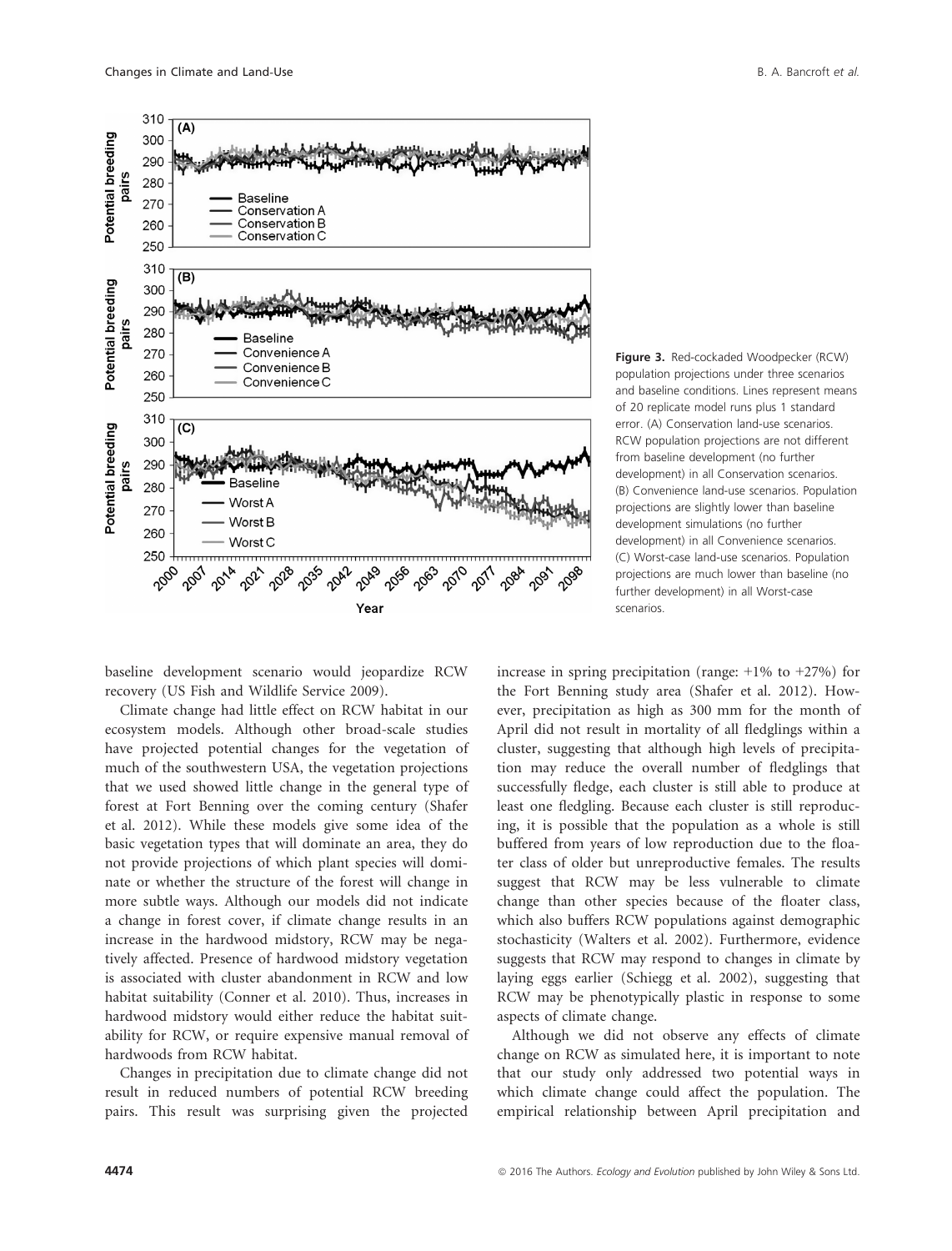reproduction from Ft. Benning that we used in our simulations has been noted elsewhere and it is hypothesized that it is driven by decreases in the number of foraging bouts by adults (Neal et al. 1993). If the overall increase in precipitation projected for the area reduces the number of foraging bouts such that individual body condition declines, mortality rates in adults or young may increase in addition to the decrease in fecundity that has been observed. There are myriad potential effects that climate change may have on this and other species. For example, climate change may affect the population dynamics of cavity competitors, diseases, and parasites, or the distribution or abundance of nest predators. The interaction among insects and plants may also be influenced by climate change (DeLucia et al. 2012). If insect abundance decreases or the timing of insect population growth (i.e., larval development for many species) changes as a result of climate perturbations, then food availability for animals such as the RCW may be negatively influenced. Furthermore, our models did not include the welldocumented phenomenon of loblolly pine decline observed at Fort Benning. In a recent study, loblolly decline was related to water stress (Ryu et al. 2013), suggesting that loblolly pines might be more susceptible to decline under changing climates. Thus, climate change should not be discounted as a threat to this species, and future work should focus on how climate change will influence the entire ecosystem upon which this species depends.

Our findings suggest that prioritizing habitat conservation may enhance the resilience of many systems to climate change. A recent analysis found that for temperate deciduous forest and warm mixed forest biomes, land conversion due to agriculture and timber expansion is expected to have a much larger effect on biodiversity loss than climate change, while the tundra, savannas, boreal forest, and cool conifer biomes are expected to be more impacted by climate change (Sala et al. 2005). Targeting conservation actions by identifying which systems are primarily threatened by each stressor could increase the return on investment for conservation dollars, as land-use change could be restricted in those areas highly susceptible to development and those systems where dispersal through intact habitat may counteract the negative effects of climate change, while climate adaptation and management activities could focus on those ecosystems with higher susceptibility to climate perturbations.

Our results stress the importance of land-use change even in the face of large projected shifts in environmental conditions, such as those associated with climate change. Perhaps more importantly, although tempered by the caveats above, this is a positive message. Despite the fact that land-use change is a formidable threat that has already caused the extinction of many species, it is a threat for which there are clear solutions. Climate change is a far less manageable challenge, many of the true solutions to which will require coordinated action on a global scale.

# Acknowledgments

We would like to thank M. Barron, R. Bancroft, S. Bancroft, A. Bancroft, C. B. Wilsey, J. R. Ramos, S. Shafer, and E. Girvetz for assistance. Funding was provided by the Strategic Environmental Research and Development Program (SERDP), grant RC-1541 and the US Environmental Protection Agency. The information in this document has been funded wholly (or in part) by the US Environmental Protection Agency. It has been subjected to review by the National Health and Environmental Effects Research Laboratory's Western Ecology Division and approved for publication. Approval does not signify that the contents reflect the views of the Agency, nor does mention of trade names or commercial products constitute endorsement or recommendation for use.

# Conflict of Interest

None declared.

#### References

- Barbet-Massin, M., W. Thuiller, and F. Jiguet. 2012. The fate of European breeding birds under climate, land-use and dispersal scenarios. Glob. Change Biol. 18:881–890.
- Breiman, L. 2001. Random forests. Mach. Learn. 45:5–32.
- Carlson, A. 2000. The effect of habitat loss on a deciduous forest specialist species: the White-backed Woodpecker (Dendrocopos leucotos). For. Ecol. Manage. 131:215–221.
- Collins, W. D., C. M. Bitz, M. L. Blackmon, G. B. Bonan, C. S. Bretherton, J. A. Carton, et al. 2006. The Community Climate System Model Version 3 (CCSM3). J. Clim. 19:2122–2143.
- Conner, R. N., D. C. Rudolph, R. R. Schaefer, D. Saenz, and C. E. Shackelford. 1999. Relationships among red-cockaded woodpecker group density, nestling provisioning rates, and habitat. Wilson Bull. 111:494–498.
- Conner, R. N., D. Saenz, R. R. Schaefer, J. R. McCormick, D. C. Rudolph, and D. B. Burt. 2004. Group size and nest success in red-cockaded woodpeckers in the West Gulf Coastal Plain: helpers make a difference. J. Field Ornithol. 75:74–78.
- Conner, R., D. C. Rudolph, and J. R. Walters. 2010. The redcockaded woodpecker: surviving in a fire-maintained ecosystem. 400 pp. Univ. of Texas Press, Austin, TX, USA.
- Convery, K. M., and J. R. Walters. 2003. Red-cockaded woodpecker home ranges and foraging partitions. Pp.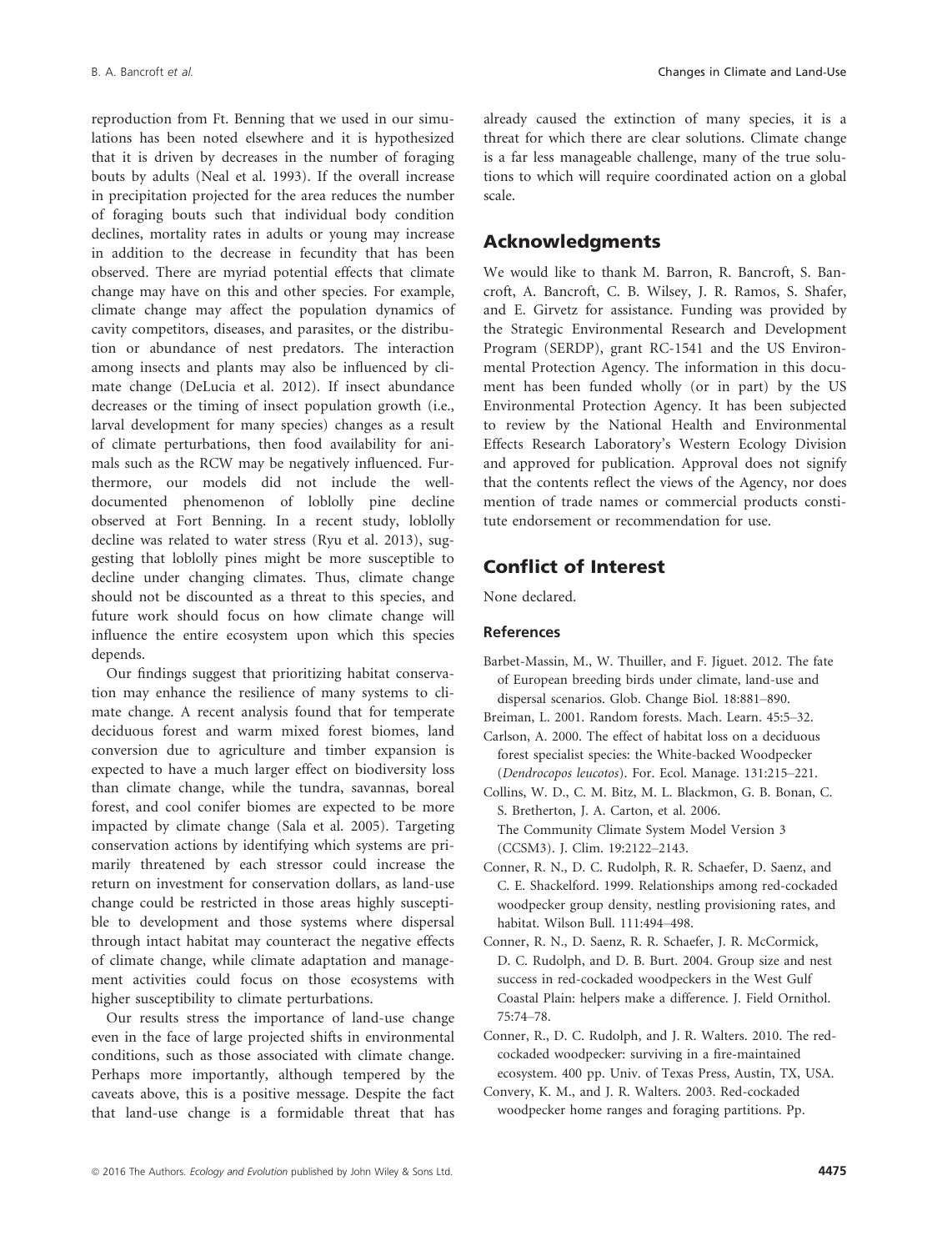526–535 in R. Costa and S. J. Daniels, eds. Red-cockaded woodpecker: road to recovery. Hancock House, Blaine, WA, USA.

Daniels, S. J., and J. R. Walters. 2000. Between-year breeding dispersal in red-cockaded woodpeckers: multiple causes and estimated cost. Ecology 81:2473–2484.

DeLotelle, R. S., and R. J. Epting. 1992. Reproduction of the red-cockaded woodpecker in central Florida. Wilson Bull. 104:285–294.

DeLucia, E. H., P. D. Nabity, J. A. Zavala, and M. R. Berenbaum. 2012. Climate change: resetting plantinsect interactions. Plant Physiol. 160:1677–1685.

Dirzo, R., and P. H. Raven. 2003. Global state of biodiversity and loss. Annu. Rev. Environ. Resour. 28:137–167.

Doresky, J., K. Morgan, L. Ragsdale, H. Townsend, M. Barron, and M. West. 2001. Effects of military activity on reproductive success of red-cockaded woodpeckers. J. Field Ornithol. 72:305–311.

Doresky, J., M. Barron, and P. K. Swiderek. 2003. Landscape scale restoration and red-cockaded woodpecker recovery? Pp. 127–133 in R. Costa and S. J. Daniels, eds. Redcockaded woodpecker: road to recovery. Hancock House, Blaine, WA, USA.

Engstrom, R. T., and F. J. Sanders. 1997. Red-cockaded woodpecker foraging ecology in an old-growth longleaf pine forest. Wilson Bull. 109:203–217.

ESRI. 2009. ArcGIS. ESRI, Redlands, CA.

Feeley, K. J., and M. R. Silman. 2010. Land-use and climate change effects on population size and extinction risk of Andean plants. Glob. Change Biol. 16:3215–3222.

Findlay, C. S., and J. Houlahan. 1997. Anthropogenic correlates of species richness in southeastern Ontario wetlands. Conserv. Biol. 11:1000–1009.

Foden, W., G. Mace, J.-C. Vié, A. Angulo, S. Butchart, L. DeVantier, et al. 2008. Species susceptibility to climate change impacts. Pp. 1–11 in C. Hilton-Taylor, S. N. Stuart and J.-C. Vié, eds. The 2008 review of the IUCN red list of threatened species. IUCN, Gland, Switzerland.

Freeman, E. A., and G. Moisen. 2008. PresenceAbsence: an R package for presence absence analysis. J. Stat. Softw 23:1–31.

Hansen, A. J., R. P. Neilson, V. H. Dale, C. H. Flather, L. R. Iverson, D. J. Currie, et al. 2001. Global change in forests: responses of species, communities, and biomes interactions between climate change and land use are projected to cause large shifts in biodiversity. Bioscience 51:765–779.

Harper, E. B., T. A. G. Rittenhouse, and R. D. Semlitsch. 2008. Demographic consequences of terrestrial habitat loss for pool-breeding amphibians: predicting extinction risks associated with inadequate size of buffer zones. Conserv. Biol. 22:1205–1215.

Jetz, W., D. S. Wilcove, and A. P. Dobson. 2007. Projected impacts of climate and land-use change on the global diversity of birds. PLoS Biol. 5:e157.

Kampichler, C., C. A. M. van Turnhout, V. Devictor, and H. P. van der Jeugd. 2012. Large-scale changes in community composition: determining land use and climate change signals (ed Siepielski A). PLoS One 7:e35272.

Kareiva, P., S. Watts, R. McDonald, and T. Boucher. 2007. Domesticated nature: shaping landscapes and ecosystems for human welfare. Science 316:1866–1869.

LaBranche, M. S., and J. R. Walters. 1994. Patterns of mortality in nests of red-cockaded woodpeckers in the sandhills of southcentral North Carolina. Wilson Bull. 106:258–271.

Lawler, J. J., S. P. Campbell, A. D. Guerry, M. B. Kolozsvary, R. J. O'Connor, and L. C. N. Seward. 2002. The scope and treatment of threats in endangered species recovery plans. Ecol. Appl. 12:663–667.

Leonard, D. L. J., R. S. DeLotelle, and R. J. Epting. 2003. Factors contributing to variation in fledgling production in central Florida red-cockaded woodpeckers. Pp. 593–602 in Red-cockaded woodpecker: road to recovery. Hancock House, Blaine, WA, USA.

Lindsay, D. L., K. R. Barr, R. F. Lance, S. A. Tweddale, T. J. Hayden, and P. L. Leberg. 2008. Habitat fragmentation and genetic diversity of an endangered, migratory songbird, the golden-cheeked warbler (Dendroica chrysoparia). Mol. Ecol. 17:2122–2133.

Millenium Ecosystem Assessment. 2005. Ecosystems and human well-being: biodiversity synthesis. World Resources Institute, Washington, DC.

Nakicenovic, N., J. Alcamo, G. Davis, B. De Vries, J. Fenhann, S. Gaffin, et al. 2000. Special report on emissions scenarios. Cambridge Univ. Press, Cambridge, UK.

Neal, J. C., D. A. James, W. G. Montague, and J. E. Johnson. 1993. Effects of weather and helpers on survival of nestling red-cockaded woodpeckers. Wilson Bull. 105:666–673.

Ponce-Reyes, R., E. Nicholson, P. W. J. Baxter, R. A. Fuller, and H. Possingham. 2013. Extinction risk in cloud forest fragments under climate change and habitat loss. Divers. Distrib. 19:518–529.

Pope, V. D., M. L. Gallani, P. R. Rowntree, and R. A. Stratton. 2000. The impact of new physical parameterizations in the Hadley Centre climate model: HadAM3. Clim. Dyn. 16:123– 146.

R Core Team. 2011. R: a language and environment for statistical computing. R Foundation for Statistical Computing, Vienna, Austria.

Riordan, E. C., and P. W. Rundel. 2014. Land use compounds habitat losses under projected climate change in a threatened California ecosystem (ed Bond-Lamberty B). PLoS One 9:e86487.

Ryu, S. R., G. G. Wang, and J. L. Walker. 2013. Factors influencing loblolly pine stand health in Fort Benning, Georgia, USA. For. Sci. Technol. 9:137–146.